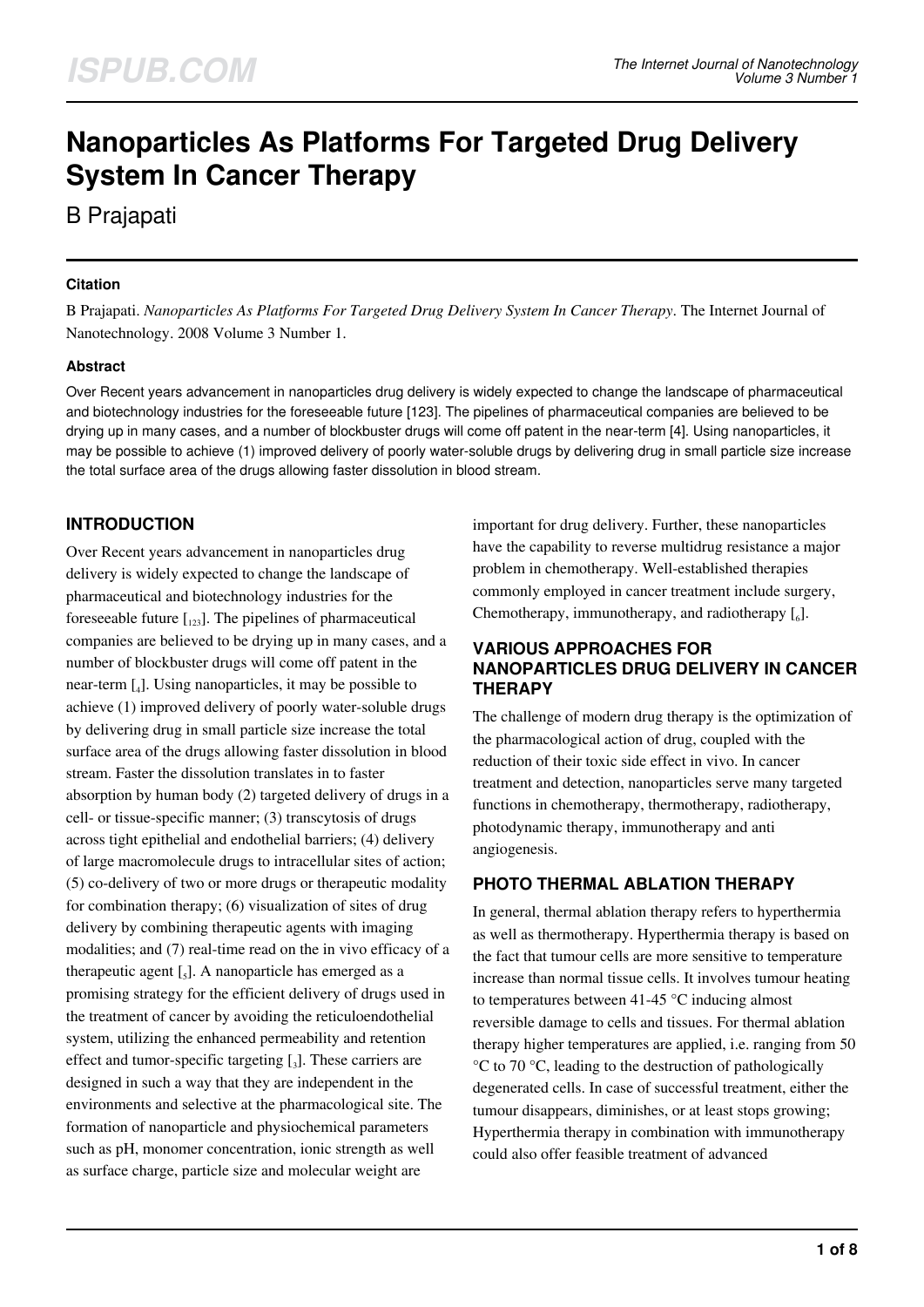malignancies. Heating methods can use energy sources based on radiofrequency electric fields, magnetic fields, microwave, ultrasound, and optical applicators. In clinical settings radiofrequency electric field-induced heating is most commonly used, although application is still hampered due to factors of such as heterogeneity of tissue electrical conductivities, position of electrodes, adhesion of electrodes at uneven sites, and tumour size which make selective heating very difficult  $[\,_{78}]$ .

### **PHOTO-THERMAL ABLATION THERAPY USING SILICA NANOSHELLS**

Nanoshells can be used for photo-thermal ablation of tumour tissue as demonstrated both human breast carcinoma cells in vitro and in a murine model in vivo [9]. Nanoshells are layered, spherical nanoparticles consisting of dielectric silica  $(SiO<sub>2</sub>)$  core coated with a thin metal shell. These ceramicbased nanoparticles have a diameter of 100-200 nm and the coating is 10 nm thick. By manipulating the size of the silica core and the thickness of the gold shell, the plasmon resonance response can be tuned. This is a phenomenon whereby light induces collective oscillations of conductive metal electrons at the nanoshell surface. The nanoshell's plasmon resonance, in turn, determines the absorbing and scattering properties of the particle, so that the nanoshell can be selectively activated. Gold usually absorbs light from the visible to ultraviolet part of the electromagnetic spectrum, which can burn tissue. However, electromagnetic interactions between the gold nanoparticles change the property of the metal, making it absorb light from the nearinfrared, which can easily penetrate several centimetres of human tissue without harming it. In the murine model poly (ethylene glycol)-passivated gold-coated silica nanoshells were injected interstitially ~5 mm into the tumour volume (tumour size 3-5.5 mm). Poly (ethylene glycol) is used to increase circulation time as well as to reduce non-specific attachment or uptake. The blood vessels inside tumours develop poorly, allowing the nanoshells to leak out and accumulate inside tumours. Six hours after the injections an external laser source of near infrared light is applied through the skin for 3-7 minutes. The gold nanoparticles readily absorb the energy and turn it into heat resulting in an average temperature increase of  $\sim$ 37 °C which induces irreversible cancerous tissue damage. The heating is localised and does not affect healthy tissue adjacent to the tumour. The mice remain cancer-free after the treatment, whereas growth of tumours in the control group, i.e. no treatment and sham group, continues rapidly. It is also possible to attach biological markers, such as antibodies and

proteins, to the nanoshells, in order to direct them to their target tissues  $\begin{bmatrix} 1 & 0 \end{bmatrix}$ . This non-invasive localised thermal ablation technology can be used to replace or supplement chemotherapy and surgery and is licensed to the company Nanospectra Biosciences, Inc. Houston, Texas, USA [910].

The advantage of using smaller particles is that they can be inserted into any part of the human body to treat cancer cells in their infancy. The biocompatibility of silica and gold at the nanoscale has yet to be investigated, as gold particles become very reactive when they are reduced to a very small size  $\begin{bmatrix} 1 \\ 1 \end{bmatrix}$ .

### **PHOTO-THERMAL ABLATION THERAPY USING CARBON NANOTUBES**

Functionalised Single walled carbon nanotubes (SWCNTs) can achieve near-infrared light-triggered selective tumour cell destruction without harming normal cells in vitro. Folate-functionalised SWCNTs are internalised inside HeLa tumour cells as the surface of these cancer cells is covered with abundant folate receptors. Continuous near-infrared light radiation by a laser for 2 min causes excessive local heating and triggers cell death. Compared to the optical properties of other nanomaterials, such as gold-coated silica nanoshells., SWCNTs are favourable with lower laser power and shorter radiation times necessary for effective tumour cell destruction. It should be noted that pulsed laser radiation causes delivery of DNA-SWCNT conjugates without destroying cells. Hence, the optical and transporting properties of SWCNTs could lead to new classes of novel nanomaterials for drug delivery and cancer therapy.[91213]

# **MAGNETIC NANOPARTICLES FOR CANCER THERAPY**

Another approach uses magnetic fields in conjunction with magnetic nanoparticles, such as superparamagnetic iron oxide nanoparticles, paramagnetic copper-nickel alloy nanoparticles, or magnetite  $(Fe<sub>3</sub>O<sub>4</sub>)$  cationic liposomes. These nanoparticles remain silent until activated in the treatment zone by the application of a localised magnetic field. Once an alternating magnetic field is applied heat is generated within the nanoparticles providing selective heating to cancerous tissues loaded with the thermal agent only. The amount of heat generated depends on the type of particle, as well as the frequency and strength of the applied magnetic field. $[I_{141516}]$ .

MagForce Nanotechnologies GmbH, Berlin, Germany has developed an AC magnetic field applicator (MFH® 300F) in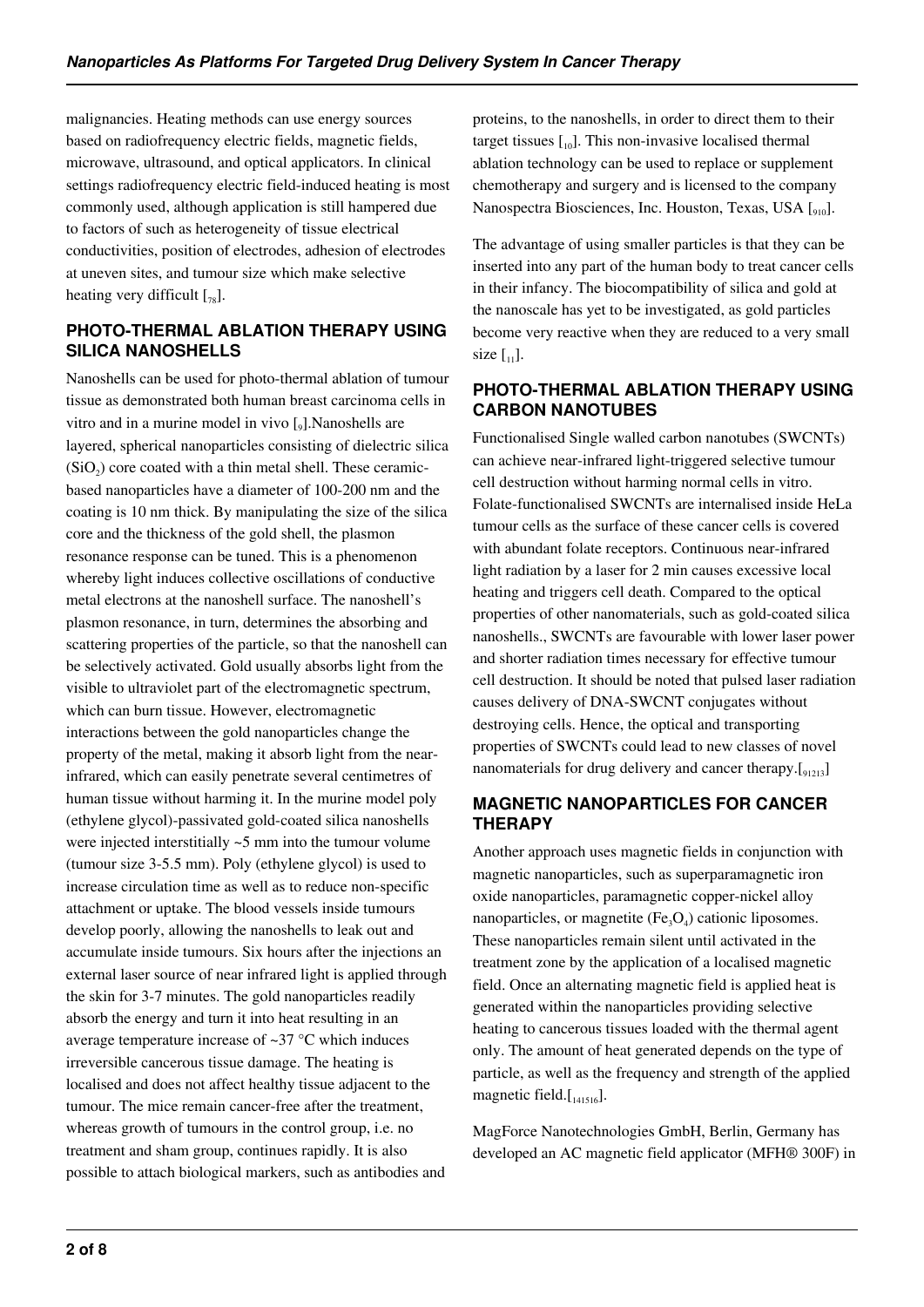conjunction with MagForce® nanoparticles for hyperthermia treatment of brain tumours, also known as "magnetic fluid hyperthermia". The magnetic fluid consists of superparamagnetic iron oxide nanoparticles in aqueous solution administered by stereotactic navigation-based injection into brain tumour tissue. The iron oxide is covered by an aminosilane type shell. Due to the universal design of the magnetic applicator, it can be used for hyperthermia as well as thermal ablation treatment of malignancies in any part of the human body. Several clinical investigations, i.e. feasibility and efficacy studies, are being performed at the Charité University Hospital in Berlin including patients with tumours in different body parts, i.e. brain and prostate. The entire treatment takes approximately 2 hours, including the therapy with 60 minutes, heating periods and time for preparing the patient. $[I_{17}]$ .

A more advanced approach is currently being developed by Triton Bio Systems, Inc. Chelmsford, Massachusetts, USA. A non-invasive targeted therapy for the treatment of solid breast tumours, referred to as the Targeted Nano-Therapeutics™ System, consists of polymer-coated superparamagnetic iron oxide nanoparticles bound to monoclonal antibodies about 40 nm long. This "bioprobe" is injected into the blood circulation, where the antibodies detect the unique chemical signature of cancer cells and bind to their membrane receptors.

# **PHOTODYNAMIC THERAPY**

Photodynamic therapy is an emerging treatment modality where a light-sensitive molecule or photosensitiser exposed to visible or near-infrared light induces cytotoxic effects in the presence of oxygen. When photosensitisers are irradiated, the excited molecules can transfer their energy to molecular oxygen. Two types of photodynamic reactions are observed. First, reactions in which electron of hydrogentransfer occurs producing reactive oxygen species (ROS) or free radicals, such as superoxide  $(O_2)$ , hydrogen peroxide, hydroxyl and hydroperoxyl radicals. Second, reactions in which an electron spin exchange occurs between the photosensitiser and triplet oxygen  $(3O_2)$ , resulting in the production of cytotoxic singlet oxygen  $(1O_2)$ . Singlet oxygen is accepted as the main mediator of photocytotoxicity in photodynamic therapy, causing irreversible cell damage by oxidation and degradation of intracellular biomembrane structures, but with minimal systemic toxicity. Photodynamic therapy can be used to treat a variety of oncological, cardiovascular, dermatological, ophthalmic, and immunological disorders. Compared with conventional

surgery, the approach is non-invasive, enables accurate targeting, repeated administration without total-dose limitations associated with radiotherapy, and results in little or no scarring after healing. $[I_8]$ .

A common problem among many first and secondgeneration photosensitisers, e.g. Photofrin® I, Photofrin® II (Axcan Pharma Inc., Mont-Saint-Hilaire, Quebec, Canada), methylene blue, porphyrin, phthalocyanine, is the difficulty in preparing appropriate pharmaceutical formulations. The most potent photosensitisers are hydrophobic and poorly water-soluble and therefore difficult to administer as such especially when intravenous injection is needed. This issue calls for the use of advanced delivery systems and different strategies have been investigated, which mainly include polymer-photosensitiser conjugation as well as encapsulation of the photosensitiser in colloidal carriers such as liposomes, oil dispersions, and polymeric particles. Recently, nanoparticles have received increasing attention as potential delivery systems for photodynamic therapy agents. $\begin{bmatrix} 10 \end{bmatrix}$ 

# **QUANTUM DOTS AS PHOTOSENSITISERS AND CARRIERS**

Quantum dots offer several advantages as potential delivery systems for photosensitisers. The optical properties of this nanomaterial can be tuned to absorb and emit in the nearinfrared region of the spectrum by changing their size and composition. Light of low intensity can be used to penetrate tissue several centimetres allowing access to deep-seated tumours. Importantly, the surface coating of quantum dots can be functionalised to make them more water soluble and biocompatible, which facilitates systemic delivery  $\lceil_{20}\rceil$ .

Quantum dots can act as photosensitiser alone generating reactive singlet oxygen as well as promote the effect of classical photosensitisers linked to quantum dots. Close steric proximity between quantum dot and photosensitisers ensures a highly efficient fluorescence resonance energy transfer (FRET) and increased photosensitising power. The cadmium selenide (CdSe) quantum dot-based FRET to facilitate excitation of photosensitisers, such as phtalocyanines, has been demonstrated in oxygen-saturated toluene solution. However, CdSe-generated singlet oxygen is rather low, i.e. 5% versus 43% reported for classical photosensitisers. But the photo bleaching of classical photosensitisers is rapid compared with that of quantum dots. Nevertheless, the prolonged and repetitive exposure of quantum dot-treated cells to irradiation may have the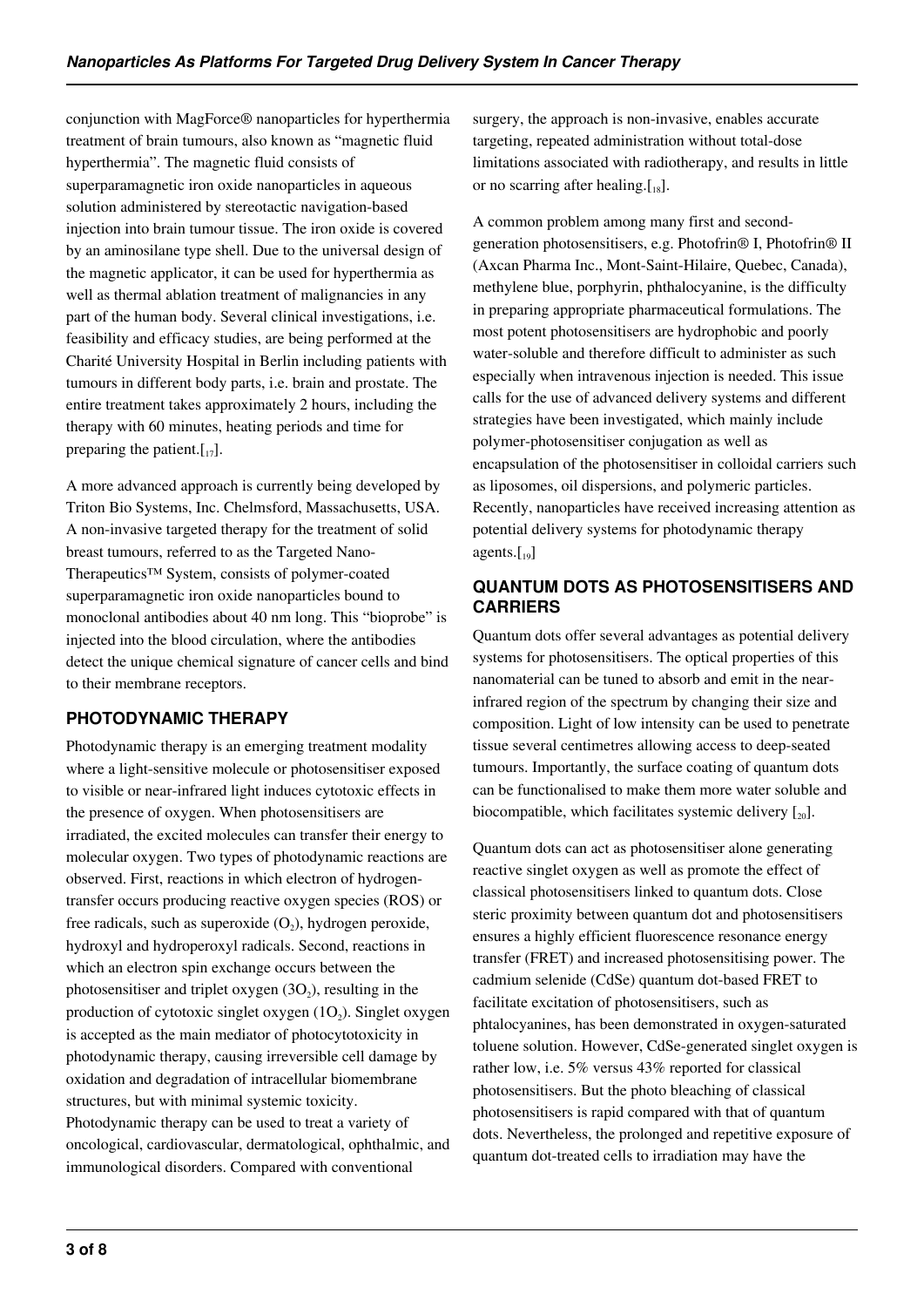potential to mediate a high steady-state level of singlet oxygen, enough perhaps to induce apoptotic and/or necrotic cell death in the target tissue.[ $_{21}$ ].

### **CERAMIC-BASED NANOPARTICLES AS CARRIERS FOR CANCER THERAPY**

Ceramic-based nanoparticles have the potential to act as delivery system for photosensitiser agents. For example, silica-based nanospheres doped with water-insoluble photosensitisers are efficiently taken up into the cytosol of tumour cells and generate singlet oxygen in vitro. The size of the nanosphere is important because the lifetime of  $1O<sub>2</sub>$  in aqueous media is in the microsecond domain, during which interval it can diffuse over a radial distance of at least 100 nm. Silica-based nanospheres are highly stable and are unlikely to release any embedded substances, although their porous matrix is permeable to triplet as well as singlet oxygen and subsequent light irradiation results in significant cell death. Experiments using silica-based nanospheres in tumour-model animals are in progress. $[22]$ .

### **BIODEGRADABLE POLYMER BASED NANOPARTICLES FOR CANCER**

Other approaches involve the incorporation/encapsulation of hydrophobic photosensitisers into sub-200 nm nanoparticles composed of biodegradable polymers, and polyacrylamide, or photosensitiser-stabilised gold Nanoparticles. The photocytotoxicity of the polymeric nanoparticles has been evaluated on mouse mammary tumour cells in vitro, rat glioma tumour cells in vitro, as well as on an in vivo chick embryo model showing inhibition of tumour cell growth more effectively than free photosensitisers and selective destruction of chick embryo vasculature of the chorioallantoic membrane while protecting surrounding tissues. In addition, the biodegradable nanoparticles show an increased residence time in blood vessels that could diminish the doses of photosensitiser agents and might be useful to overcome the post-treatment accumulation of the free drug in the skin and the eye which may last for at least one month, and the adverse effects seen during photodynamic treatment of choroidal neovascularisation associated with age-related macular degeneration, one of the leading causes of blindness in elderly people in Western countries. Furthermore, sterilisation of the polymeric nanoparticles by membrane filtration is feasible offering great advantages because many photosensitising agents may be denatured by heat or gamma sterilisation. $\lceil_{223}\rceil$ 

# **NANOPLATFORMS BASED ON NANOCOMPOSITE PARTICLES**

A magnetic core of  $l$ -Fe<sub>2</sub>O<sub>3</sub> can be embedded within silicabased nanospheres functionalised with a targeting agent. Applying a DC magnetic field results in a selective magnetocytolysis of targeted cells only. DC magnetic fields can be generated by medical magnetic resonance imaging devices and require less power compared to devices generating AC magnetic fields used for thermotherapy. Experiments involving the synthesis of functionalised magnetic nanoparticles as carriers of photosensitisers to develop a nanoplatform with "dual lethality" combining the photocytotoxicity effect of the photosensitiser with the magnetocytolytic property are also in progress. $[24]$ .

Recently, the synthesis of magnetic nanoparticles  $(IFe<sub>2</sub>O<sub>3</sub>)$ and CdSe based quantum dots encapsulated in a silica shell has been reported. These materials have potential in combining targeting, bioimaging, biolabelling, and biosensing applications enabling novel platforms that are aimed at deployment for clinical applications in cancer research. $\lceil_{25}\rceil$ .

# **CHEMOTHERAPY NANO-STRUCTURED POLYMER CAPSULES**

Nano-structured polymer capsules could be used to deliver chemotherapy directly to tumours, leaving adjacent tissue intact. The concept of the capsule is basically a templating core, which contains drug particles, surrounded by multilayered polymer spheres with embedded lightabsorbing gold nanoparticles. A lipid bilayer and tumourspecific antibodies form an outer layer. When injected into the bloodstream, the nano-structured capsules will concentrate inside tumours. When a sufficient number of capsules have gathered in malignant cells, a low energy pulse from a near-infrared laser is applied. A 10-nanosecond laser pulse is brief enough to heat the gold nanoparticles which swell up to 50 nm in diameter. The pulse is too short to damage the contents of the nano-structured capsules, but will melt the gold, rupture the polymer spheres and the nanostructured capsules will subsequently release their contents. $[26]$ .

In clinical use the laser could be targeted through the skin, or be beamed inside the body via an endoscope. The infrared energy (100 mJ/cm²) needed for the rupture of the nanostructured capsules is well within safety limits. The next refinement will be the down-sizing of the capsules from around 1 μm to a couple of hundred nanometres by using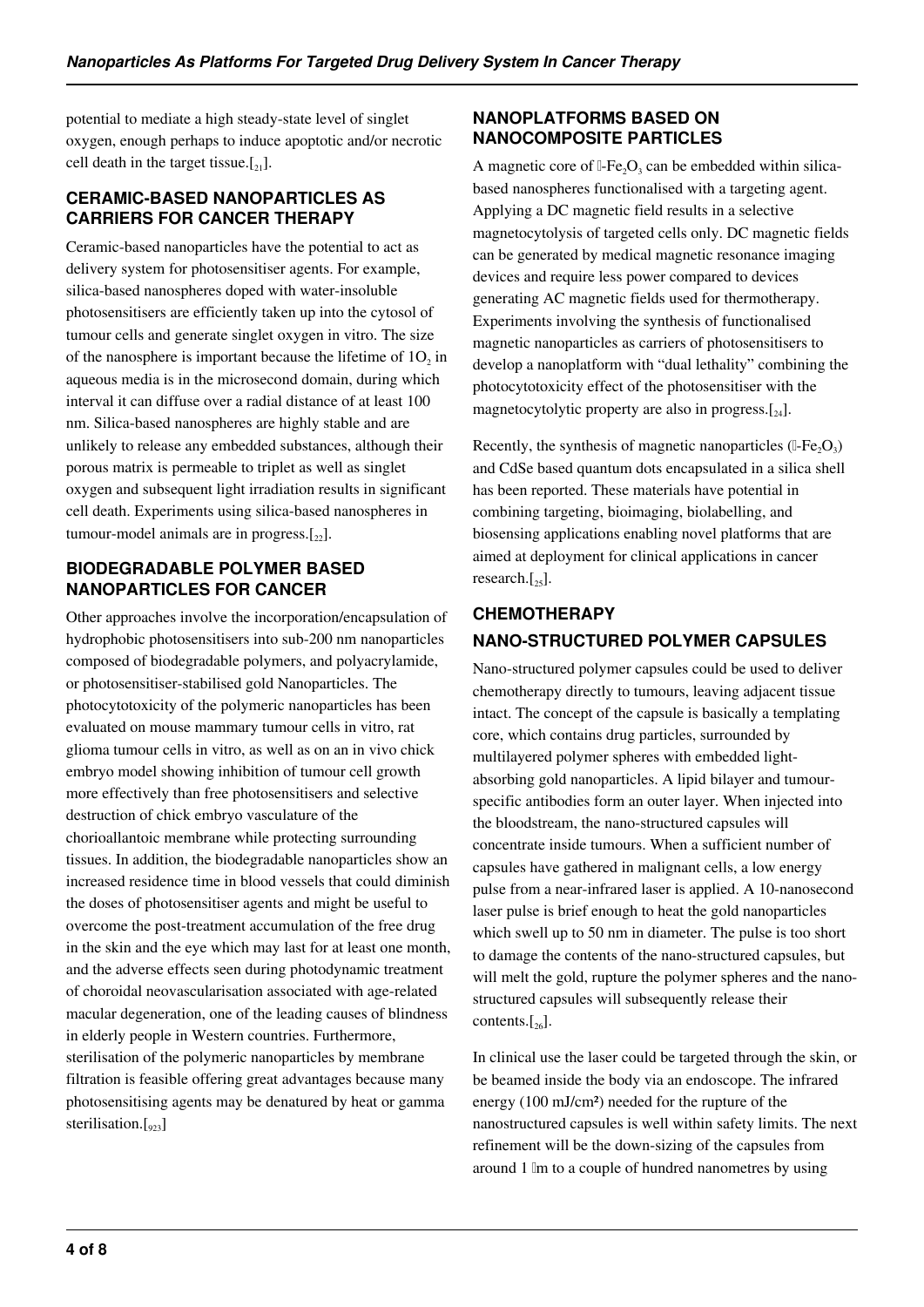smaller drug particles. Clinical use and even animal tests are not yet within reach. However, photoactivating the capsules without damaging surrounding tissue is particularly interesting therapeutically. $[\,z_7]$ .

# **DENDRIMER**

Therapeutic agents can be attached to or embedded in a dendrimer to direct the delivery. A more advanced concept of drug delivery has been explored independently by three research teams. Chemical signal, the dendrimer skeleton falls apart in a chain reaction of several steps, releasing the constituent molecules. Released drugs, e.g. paclitaxel, kill cancerous cells whereas the degradation products of the dendrimer skeleton are not cytotoxic. A possible risk is if the trigger is activated at the wrong time or place, in which case the result could be dangerous. $[28]$ .

# **NANOCELLS**

The fundamental challenges in cancer chemotherapy are its toxicity to healthy cells and drug resistance by cancer cells. In cancer therapy anti-angiogenesis therapy is an elegant concept based on the starvation of tumour cell by impairment of blood supply. However, lack of oxygen prompt tumour cells to release a cell signaling molecule known as hypoxia-inducible factor-1 $\mathbb{I}$ , which triggers metastasis and the development of resistance to further chemotherapy. An obvious solution would be combining chemotherapy and antiangiogenesis.

Recently, a multifunctional nanoparticle has been designed enabling this combination. The dual-chamber, double-acting, drug-packing "nanocell" proved effective and safe, with prolonged survival, against two distinct forms of cancers, i.e. melanoma and Lewis lung cancer, in mice. Using two different widely studied biocompatible polymers, a balloon within a balloon was created, resembling an actual cell. The outer membrane of the nanocell, made of pegylatedphospholipid block-copolymer, was loaded with the antiangiogenic drug combrestastatin. The inner balloon, composed of the biodegradable and nonbioactive poly-lacticco-glycolic acid, was loaded with the chemotherapy agent doxorubicin. Pegylation of the outer membrane creates a "stealth" surface chemistry that allows the nanocells to evade the immune system. The size of the nanocells allows tumour cells to take them up preferentially compared to other healthy cells. Once the nanocell is inside the tumour, its outer membrane disintegrates, rapidly deploying the antiangiogenic drug. The blood vessels feeding the tumour then collapse, trapping the loaded nanoparticle in the tumour,

where it slowly releases the chemotherapeutic agent. In an in vivo mouse model the double-loaded nanocell demonstrates tumour inhibition, stops angiogenesis and avoids systemic toxicity much better than other treatment and delivery variations. Moreover, the nanocell works better against melanoma than lung cancer, indicating the need to systematically evaluate drug combinations and loading mechanisms for different cancers. $[29]$ .

# **NANOCHIPS**

Nanochips may even be used to assist in repairing damaged tissue, detecting mutated genes, or detecting high hormone levels indicative of certain malignancies. Nanochips may be capable of triggering immediate responses to inflamed, ischemic, or neoplastic tissues and simultaneously provide therapy to these tissues. Surprisingly, a silicon-based nanochannel has already been used to deliver antitumor compounds locally to unresectable tumors with zero-order kinetics. This implantable device circumvented the inconvenience of frequent local injections using novel nanotechnology applications. $\left[\begin{smallmatrix}33\end{smallmatrix}\right]$ 

# **RADIOTHERAPY DENDRIMERS FOR BORON NEUTRON CAPTURE THERAPY**

Dendrimers can be used in boron neutron capture therapy, which is an experimental approach to cancer treatment using a two-step process. First, a patient is injected with a nonradioactive pharmaceutical which selectively migrates to cancer cells. This component contains a stable isotope of boron (10B). Next, the patient is irradiated by a neutron beam of low-energy or thermal neutrons. The neutrons in the beam interact with the boron in the tumour causing the boron atom to split into an alpha particle and a lithium-7 ion. Both of these particles have a very short range and destroy tumour cells in which it is contained. In order to sustain a lethal reaction a large number of boron atoms must be delivered to each cancer cell requiring selective delivery.

PAMAM dendrimers containing folic acid conjugates of boronated poly (ethylene glycol) units have been prepared to target folate receptors abundantly expressed in a variety of human tumour. These in vitro studies showed receptordependent uptake of the dendrimer conjugates. $[\mathcal{L}_{30}]$ .

### **CARBON NANOTUBES FOR BORON NEUTRON CAPTURE THERAPY**

Recently, water-soluble single walled carbon nanotubes (SWCNTs) with appended C2B9 units have been shown to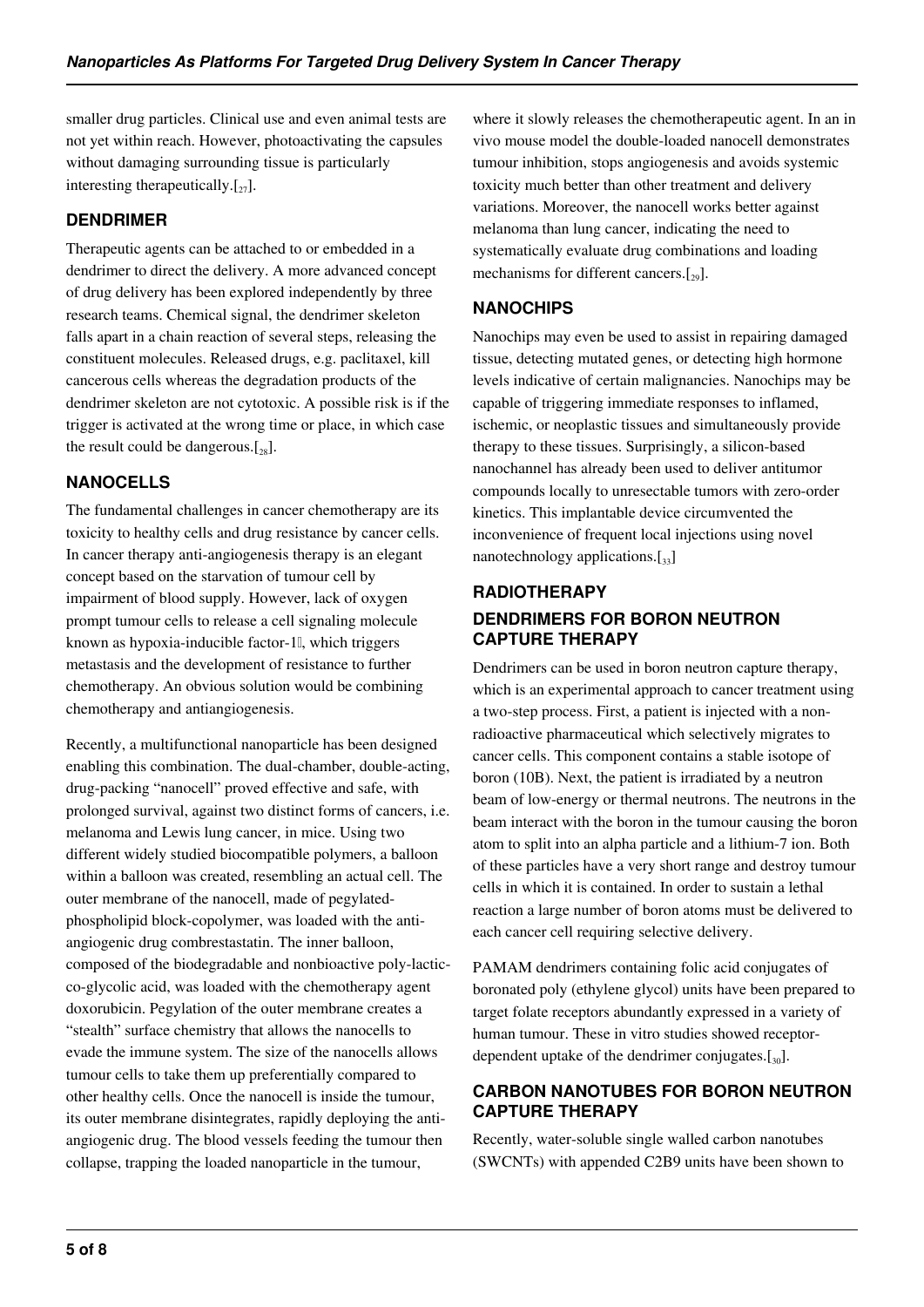be Promising nanovehicles for boron delivery to tumour cells in vitro. Tumour tissue shows enhanced accumulation and retention of these modified SWCNTs. The actual mechanism of acculumation has not yet been determined. $\left[\begin{smallmatrix}3\\3\end{smallmatrix}\right]$ .

# **GOLD NANOPARTICLES**

Intravenous injection of gold nanoparticles (~2 nm in diameter) can enhance radiotherapy (Xrays) and results in eradication of subcutaneous mammary tumours in mice. One-year survival is 86% versus 20% with X-rays alone. Apparently, gold nanoparticles are non-toxic to mice and are cleared from the body through the kidneys. $[32]$ .

### **NANOPARTICLES BASED PRODUCTS CURRENTLY AVAILABLE IN MARKET**

The development of nanoparticles based products may play an important role in adding a new armamentarium of therapeutics to the pipelines of pharmaceutical companies. Currently several liposome and Nanocrystal based formulation are available in market are listed in Table  $1.[33]$ 

### **Figure 1**

Table 1 Several Nanoparticles based products currently available in market

| <b>PRODUCT</b> | <b>COMPANY</b>                                       | <b>DRUG</b>                    | <b>FORMULATION</b>             | <b>ROUTE OF</b><br><b>ADMINISTRATION</b> | <b>APPLICATION</b>                                                          |
|----------------|------------------------------------------------------|--------------------------------|--------------------------------|------------------------------------------|-----------------------------------------------------------------------------|
| Doxil          | Sequus<br>Pharmaceuticals                            | Doxorubicin                    | Liposome                       | <b>IV</b> injection                      | Kaposi sarcoma in<br>AIDS                                                   |
| Ambisome       | <b>NeXstar</b><br>Pharmaceuticals                    | Amphotericin Liposome          |                                | <b>IV</b> infusion                       | Serious fungal and<br>HIV infection                                         |
| Danno Xome     | Ne Xstar<br>Pharmaceutical<br>(Boulder,<br>Colorado) | <b>Daunorubicin</b><br>citrate | Liposome                       | IV                                       | Kaposi sarcoma in<br><b>AIDS</b>                                            |
| Emend          | Merck Elsn<br>(USA)                                  | Aprepitant,<br><b>MK869</b>    | Nanocrystal particles          | Oral                                     | For chemotherapy<br>patient to delay<br>nausea and vomiting                 |
| Abraxane       | American<br>Biosciences                              | Paclitaxel                     | Albumin bound<br>nanoparticles | <b>IV</b> injection                      | Metastatic breast<br>cancer                                                 |
| Megace ES      | <b>PAR</b><br>Pharmaceuticals                        | Megaestrol<br>acetate          | Nanocrystal particles          | Oral                                     | Treatment of a<br>weight loss in patient<br>with a diagnosis<br><b>AIDS</b> |

### **FUTURE DIRECTIONS FOR NANOPARTICLES DRUG DELIVERY IN CANCER THERAPY**

Future efforts in cancer therapy are envisaged to be driven by multi-functionality and modularity, i.e. creating functional modalities that can be assembled into nanoplatforms and can be modified to meet the particular demands of a given clinical situation. These nanoplatforms are independently coupled to targeting, and imaging/monitoring modalities, and can deliver selectively therapeutics intracellularly for growth suppression. Targeting modalities can be based on the recognition properties of cell-surface receptor ligands, monoclonal antibodies, nanobodies, or aptamers. Nanobodies are the smallest fragments of naturally occurring heavy-chain antibodies that have evolved to be fully functional in the absence of a light chain and have shown effective targeting in adenocarcinoma tumour-bearing mice and have attracted attention as nanoparticles crossing the blood-brain barrier. Aptamers are DNA or RNA oligonucleotides that fold by intramolecular interaction into unique three dimensional conformations capable of binding to target antigens with high affinity and specificity. Aptamers are quickly emerging as a new powerful class of ligands that rival with antibodies in their potential for diagnostic and therapeutic application. Recently, nanoparticle aptamer bioconjugates have been developed and demonstrated proof-of-concept for targeted delivery in prostate cancer cells. The imaging/monitoring modalities can be based on traditional fluorophores, or quantum dots and superparamagnetic iron oxide nanoparticles. These constructed nanoplatforms would localise to target cells and could deliver their therapeutic payload with great precision where they are likely to be most effective, that is within the cell or even within specific organelles. Not only anticancer drugs, but also physically triggered chemical substances, such as photosensitisers, superparamagnetic iron oxide nanoparticles, or isotopes, can be applied as the rapeutic agent.  $[\frac{23435}{24435}]$ .

Currently, NanoCure ™ Corporation (Ann Arbor, Michigan, USA) is developing dendrimer based nanoplatforms capable of delivering therapeutics (drugs and genes) to specific targeted cells coupled with imaging/monitoring modality. The initial target applications for this technology are cancers of the neck, breast and prostate. The proof-of-principle for treatment of cancer tumours of the neck has been demonstrated in animal models. Availability for clinical investigations is anticipated within three years.

### **References**

1. Ferrari, M. Cancer Nanotechnology: Opportunities and Challenges. Nat. Rev. Cancer 2005; 5:161–171. 2. Farokhzad, O. C.; Karp, J. M.; Langer, R. Nanoparticle Aptamer Bioconjugates for Cancer Targeting. Exp. Opin. Drug Delivery 2006; 3:311–324. 3. Zhang, L.; Gu, F. X.; Chan, J. M.; Wang, A. Z.; Langer, R. S.; Farokhzad, O. C. Nanoparticles in Medicine: Therapeutic Applications and Developments. Clin. Pharmacol. Ther. 2008; 83:761–769. 4. Glass, G. Pharmaceutical Patent Challenges-Time for Reassessment. Nat. Rev. Drug Discovery 2004; 3:1057–1062. 5. Ferrari, M. Cancer Nanotechnology: Opportunities and Challenges. Nat. Rev. Cancer 2005; 5:161–171. 6. Shenoy VS, Vilay IK, Murthy RS. Tumour targeting: biological factors and formulation advances in injectable lipid nanoparticles. J Pharm Pharmacol 2005;57:411-22. 7. Wust P, Hildebrandt B, Sreenivasa G, Rau B, Gellermann J, Riess H, Felix R and Schlag PM Hyperthermia in combined treatment of cancer. Lancet Oncol. 2002;3: 487-497.

8. Ito A, Tanaka K, Kondo K, Shinkai M, Honda H, Matsumoto K, Saida T and Kobayashi T Tumor regression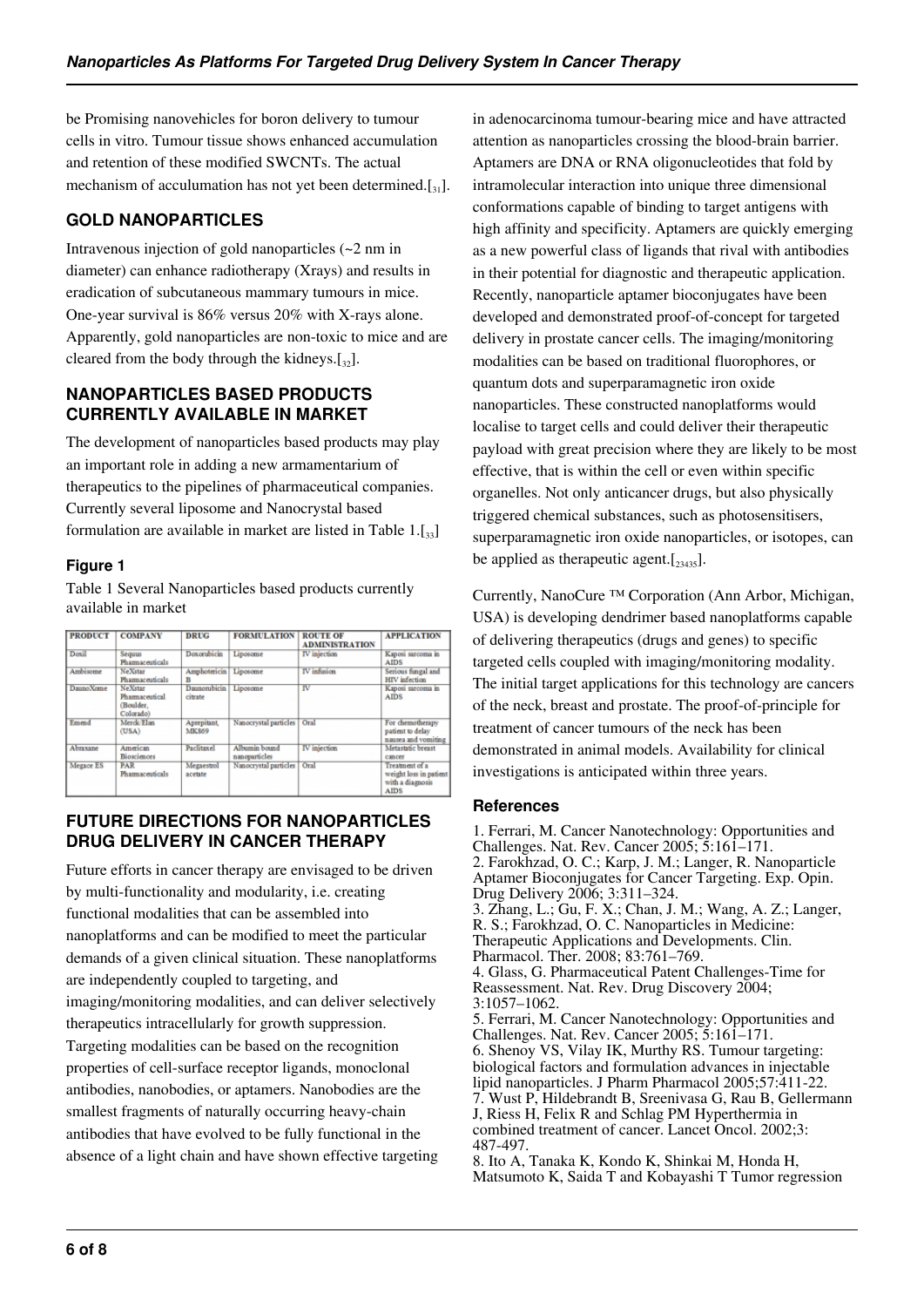by combined immunotherapy and hyperthermia using magnetic nanoparticles in an experimental subcutaneous murine melanoma. Cancer Sci. 2003; 94:308-313.

9. Hirsch LR, Stafford RJ, Bankson JA, Sershen SR, Rivera B, Price RE, Hazle JD, Halas NJ and West JL Nanoshellmediated near-infrared thermal therapy of tumors under magnetic resonance guidance. Proc. Natl. Acad. Sci. USA 2003; 100:13549-13554

10. Loo C, Lowery A, Halas N, West J and Drezek R, Immuno targeted nanoshells for integrated cancer imaging and therapy. Nano Lett. 2005; 5:709-711.

11. Sun Q, Wang Q, Rao BK and Jena P, Electronic structure and bonding of Au on a SiO2 cluster: A nanobullet for tumors. Phys. Rev. Lett. 2004; 93:186803-1-186803-4. 12. Kam NWS and Dai H, Carbon nanotubes as intracellular protein transporters: Generality and biological functionality. J. Am. Chem. Soc. 2005; 127: 6021-6026.

13. Kam NWS, O'Connell M, Wisdom JA and Dai H, Carbon nanotubes as multifunctional biological transporters and near-infrared agents for selective cancer cell destruction. Proc. Natl. Acad. Sci. USA 2005; 102:11600-11605. 14. Jordan A, Scholz R, Maier-Hauff K, Johannsen M, Wust P, Nadobny J, Schirra H, Schmidt H, Deger S and Loening S Presentation of a new magnetic field therapy system for the treatment of human solid tumors with magnetic fluid hyperthermia. J. Magnetism Magn. Mater. 2001; 225:118-126.

15. Jordan A, Scholz R, Wust P, Fähling H and Roland F, Magnetic fluid hyperthermia (MFH): Cancer treatment with AC magnetic field induced excitation of biocompatible superparamagnetic nanoparticles. J. Magnetism Magn. Mater. 1999; 201:413-419.

16. Bettge M, Chatterjee J and Haik Y. Physically synthesized Ni-Cu nanoparticles for magnetic hyperthermia. Biomagn. Res. Technol. 2004; 2:4-9.

17. Gneveckow U, Jordan A, Scholz R, Ricke J, Feussner A, Hildebrandt B, Rau B and Wust P. Description and characterization of the novel hyperthermia- and thermoablation-system MFH 300F for clinical magnetic fluid hyperthermia. Med. Phys. 2004; 31:1444-1451. 18. Donati G, Kapetanios AD and Pournaras CJ, Principles of treatment of choroidal neovascularisation with photodynamic therapy in age-related macular degeneration.

Semin. Ophthalmol. 1999; 14:2-10. 19. Konan YN, Berton M, Gurny R and Allemann E,

Enhanced photodynamic activity of mesotetra (4 hydroxyphenyl) porphyrin by incorporation into sub-200 nm nanoparticles. Eur. J. Pharm. Sci. 2003; 18: 241-249.

20. Samia AC, Chen X and Burda C Semiconductor

quantum dots for photodynamic therapy. J. Am. Chem. Soc. 2003; 125:15736-15737.

21. Bakalova R, Ohba H, Zhelev Z, Ishikawa M and Baba Y, Quantum dots as photosensitizers? Nature Biotechnol. 2004; 22:1360-1361.

22. Roy I, Ohulchanskyy TY, Pudavar HE, Bergey EJ, Oseroff AR, Morgan J, Dougherty TJ and Prasad PN,

Ceramic-based nanoparticles entrapping water-insoluble photosensitizing anticancer drugs: A novel drug carrier system for photodynamic therapy. J. Am. Chem. Soc. 2003; 125:7860-7865.

23. Vargas A, Pegaz B, Debefve E, Konan-Kouakou Y, Lange N, Ballini J-P, van den Bergh H, Gurny R and Delie F, Improved photodynamic activity of porphyrin loaded into nanoparticles: An in vivo evaluation using chick embryos. Int. J. Pharm. 2004; 286:131-145.

24. Levy L, Sahoo Y, Kim KS, Bergey EJ and Prasad PN, Nanochemistry: Synthesis and characterization of multifunctional nanoclinics for biological applications. Chem. Mater. 2002; 14: 3715-3721.

25. Yi DK, Selvan ST, Lee SS, Kundaliya D and Ying JY, Silica-coated nanocomposite of magnetic nanoparticles and quantum dots. J. Am. Chem. Soc. 2005; 127:4990-4991. 26. Radt B, Smith TA and Caruso F, Optically addressable nanostructured capsules. Adv. Mater. 2004; 16:2184- 2189. 27. Taher Nassar a, Alona Rom a, Abraham Nyska b, Simon Benita, Novel double coated nanocapsules for intestinal delivery and enhanced oral bioavailability of tacrolimus, a Pgp substrate drug, Journal of Controlled Release 2009;133:77–84.

28. Amir RJ, Pessah N, Shamis M and Shabat D, Selfimmolative dendrimers. Angew. Chem. Int. Ed. Engl. 2003; 42:4494-4499.

29. Sengupta S, Eavarone D, Capila I, Zhao G, Watson N, Kiziltepe T and Sasisekharan R,Temporal targeting of tumour cells and neovasculature with a nanoscale delivery system. Nature 2005; 436:568-572.

30. Shukla S, Wu G, Chatterjee M, Yang W, Sekido M, Diop LA, Muller R, Sudimack JJ, Lee RJ, Barth RF and Tjarks W, Synthesis and biological evaluation of folate receptor-targeted boronated PAMAM dendrimers as potential agents for neutron capture therapy. Bioconjug. Chem. 2003; 14:158-167.

31. Yinghuai Z, Peng AT, Carpenter K, Maguire JA, Hosmane NS and Takagaki M Substituted carborane appended water-soluble single-wall carbon nanotubes: New approach to boron neutron capture therapy drug delivery. J. Am. Chem. Soc. 2005;127: 9875-9880.

32. Hainfeld JF, Slatkin DN and Smilowitz HM, The use of gold nanoparticles to enhance radiotherapy in mice. Phys. Med. Biol. 2004;49: N309-N315.

33. Willie E. Bawarski, Elena Chidlowsky, Dhruba J. Bharali, , Shaker A. Mousa, Emerging nanopharmaceuticals, Nanomedicine: Nanotechnology, Biology, and Medicine 2008;4:273–282.

34. Farokhzad OC, Jon S, Khademhosseini A, Tran TN, LaVan DA and Langer R Nanoparticle-aptamer

bioconjugates: A new approach for targeting prostate cancer cells. Cancer Res. 2004; 64: 7668-7672.

35. Cortez-Retamozo V, Backmann N, Senter PD, Wernery U, De Baetselier P, Muyldermans S and Revets H, Efficient cancer therapy with a nanobody-based conjugate. Cancer Res. 2004; 64:2853-2857.